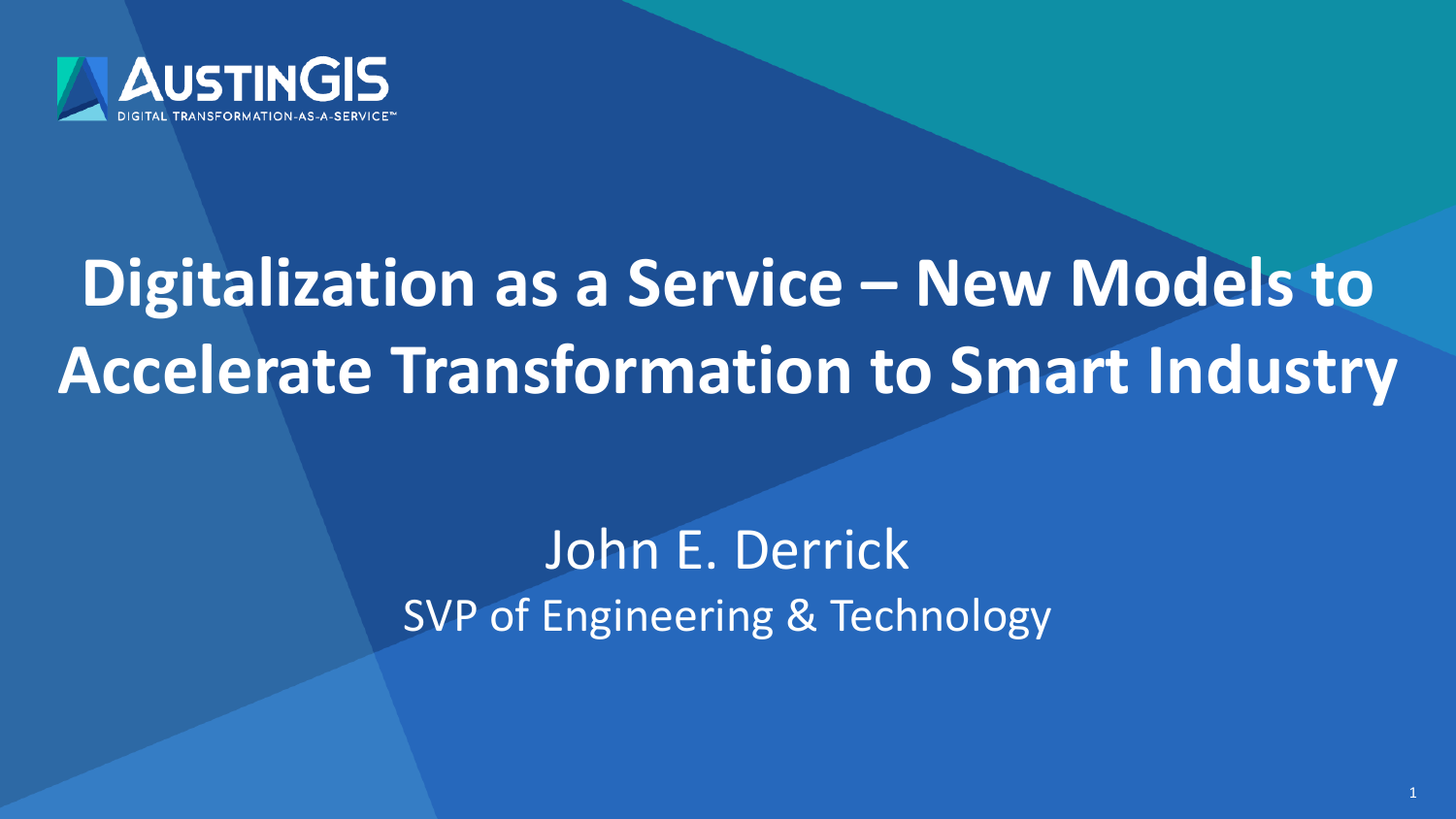### What is "Smart Industry" aka "The 4<sup>th</sup> Industrial Revolution"?

**Smart manufacturing has been defined as the fully-integrated, collaborative manufacturing systems that respond in real time to meet changing demands and conditions in the [smart factory,](https://www.i-scoop.eu/industry-4-0/smart-factory-scaling/) the supply network, and customer needs.**

*iscoop.eu*

Also known as Industry 4.0 or industrial IoT, smart manufacturing enables manufactures to maximize the yield from existing production capabilities and develop the next generation of production capabilities necessary to compete in a digital economy

*IDC*

#### **Observe, Optimize, and Operationalize**

**Observe** – Collection of information about product, process, production, transportation, .. **Optimize** – Compute solution(s) for improved quality, cost, logistics, .. **Operationalize** – Drive change / control back into planning, production, logistics, financials, ..

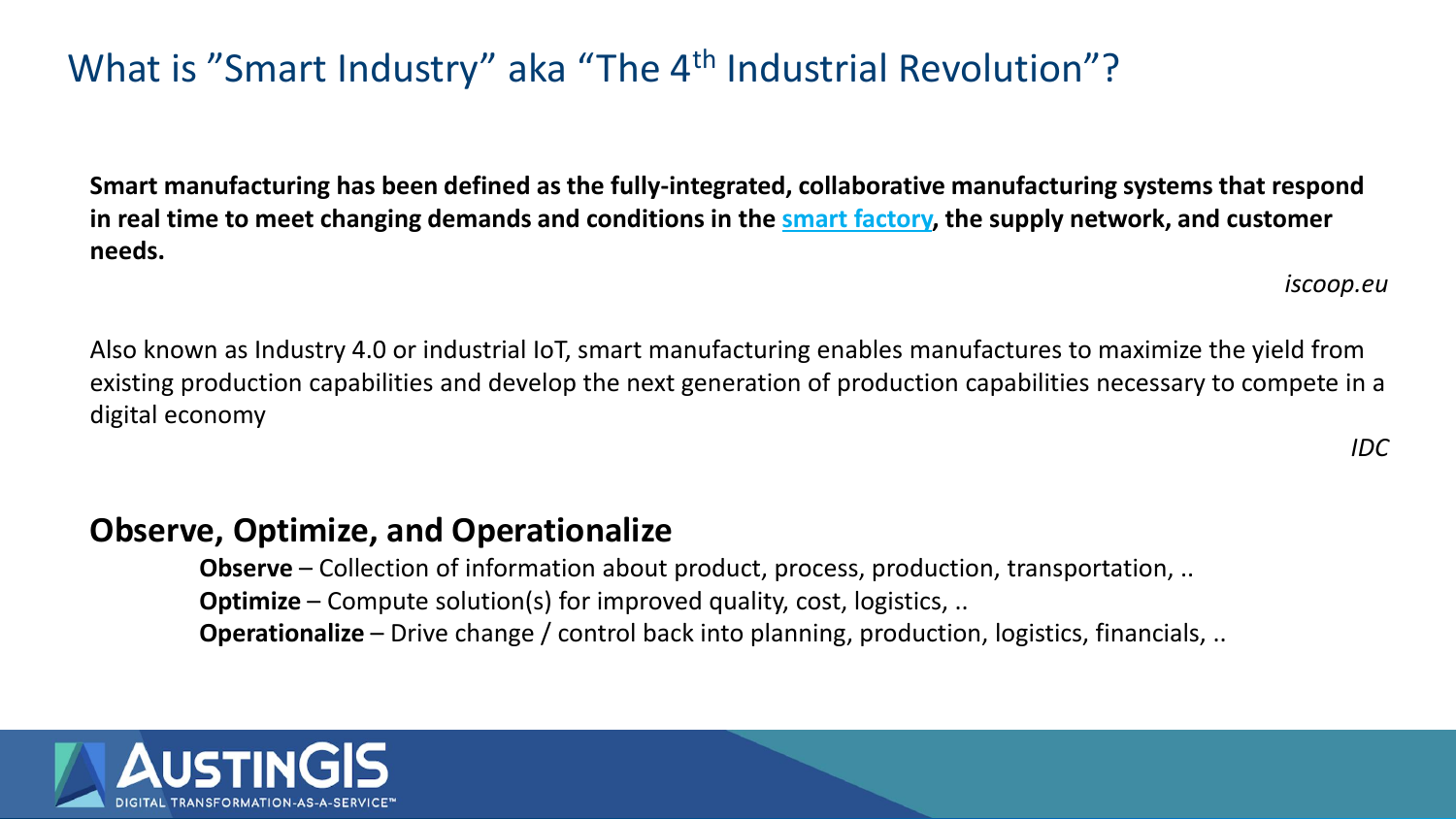

QC, Volume, .. (semi, aircraft, food, petro, ..)

**Livestock** Input / Output Events

QC / standards **Ordering** 

QC / standards

#### **Inputs from any and everything – very diverse types of data and use cases, data rates, and value**

Manufacturing systems / networks for parametric measurements, Drone and sensor data for crop health, sensors for environmental conditions, air quality, Container tracking, engine / operational data, security and behaviors, Computerized food kitchen / operations, Production, sourcing, and recycling of consumer goods

#### **Data usually exists, but needs to be collected real-time / near real-time, organized, and be reliable**

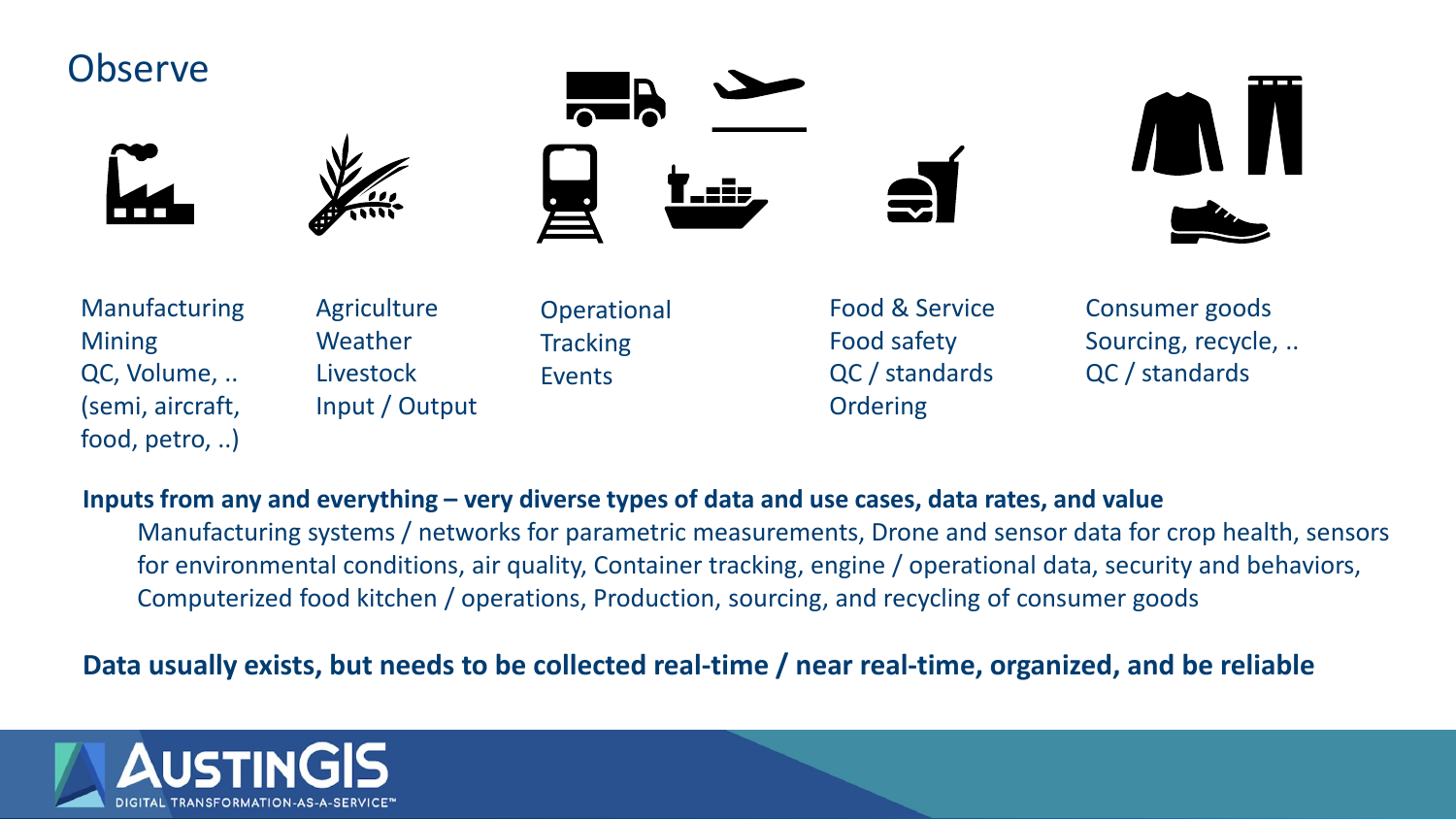#### **Optimize**



5G technologies provides flexibility, coverage, and performance across all types of end-points

Compute & optimization can be performed on the edge, in data centers, or in the cloud

Distributed communications, compute, and storage are made possible with 5G technology

Real world examples: Yield optimization in manufacturing, optimization / reduction of work-in-process materials, energy reduction, detection / modeling of previously unknown underlying factors

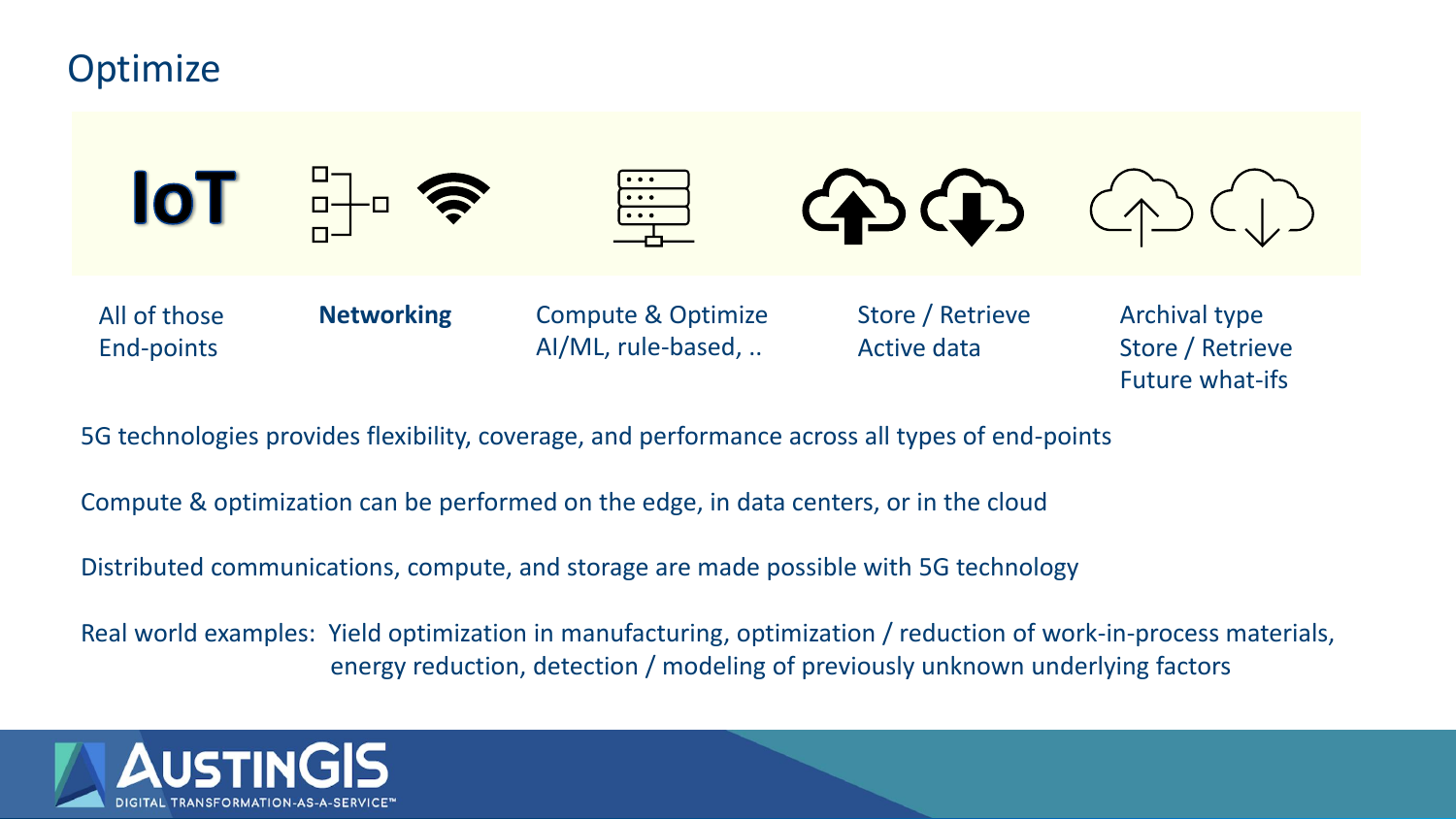#### **Operationalize**









Order materials, Optimize settings, Anticipate / prevent Pest management, Work stoppages Fine-tune harvest, Irrigation, feed,

Optimize operations, Enhance routing, Fine-tune operations Improve quality, Reduce waste, Anticipate demand

Consumer goods Sourcing, recycle, .. QC / standards

**Outputs / control any and everything – very diverse types of data and use cases, data rates, and value**

Requires that information is reliably delivered in a timely fashion

Coverage, quality, and cost are critical metrics

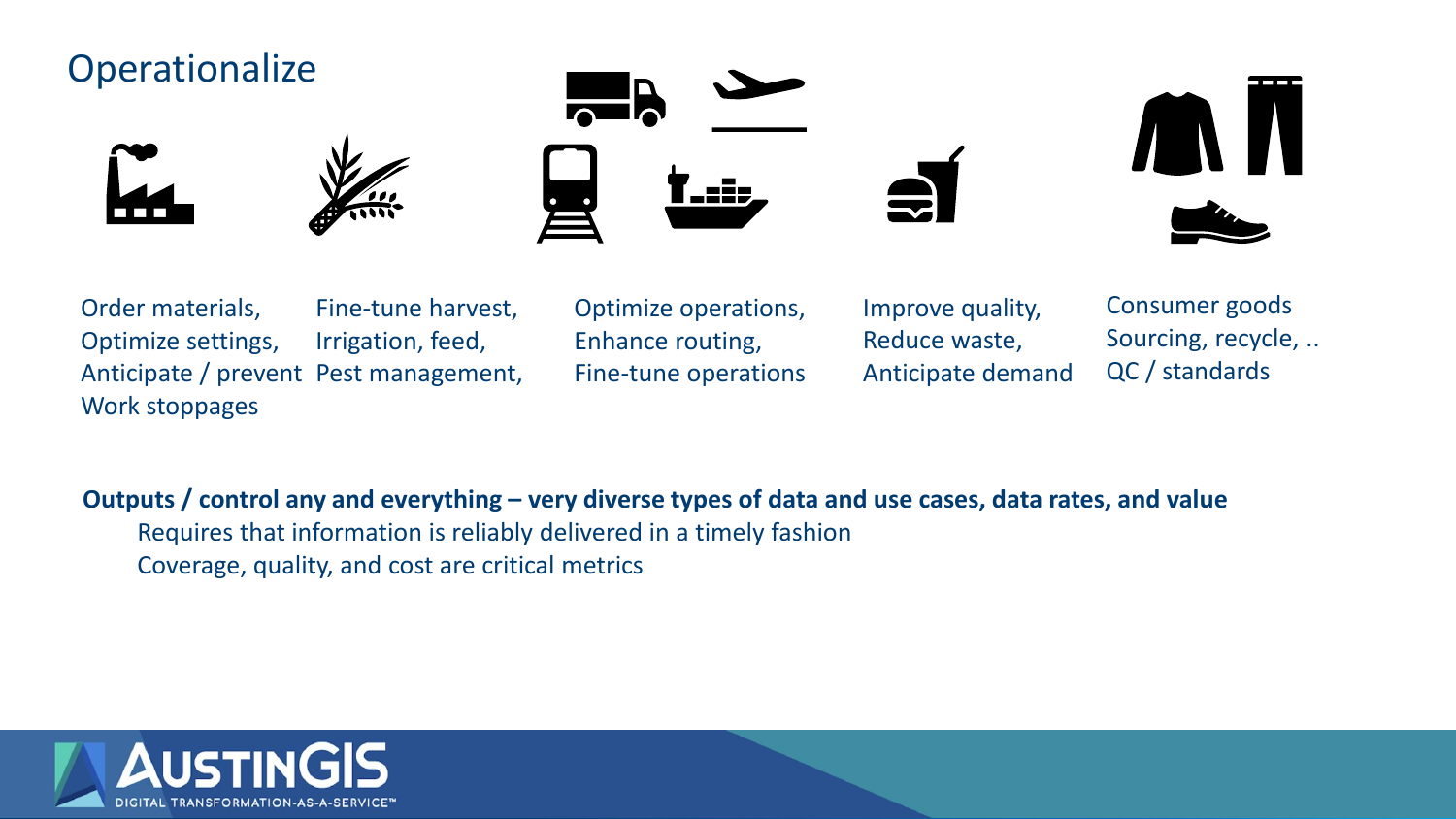#### **Challenge**



Cost & Deployment Integration Best practices?

Network Design Trade-offs Cost & Deployment Central / Cloud ? Storage & Compute Local / Distributed / Technologies ?

Active Cloud Storage How to organize, How to manage, Options?

Cloud Deep Archive What needs to be...

Optimized solution design can provide major cost benefits - e.g. >70% cost savings

Proper overall solution design can greatly improve performance, provide higher network reliability, and reduce costs

**How to design, acquire equipment, and maintain across all the equipment and services?**

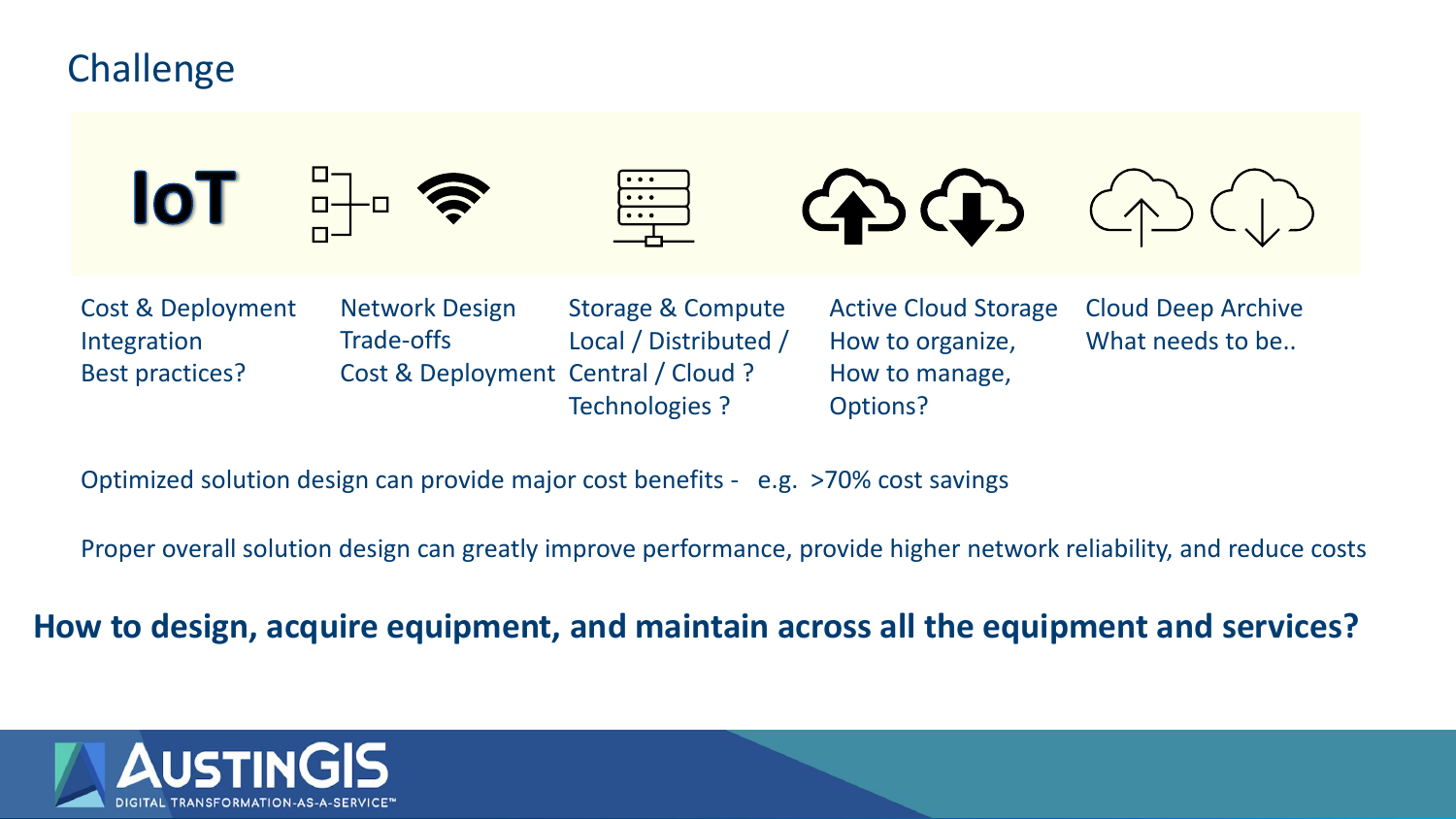### Solution: Digitalization as a Service

Solution architecture and design for Smart Industry / Industry 4.0 / IoT / Edge Compute

Hardware, software, and service partners working together to deliver the right solution

As much or as little as required to complete and fine-tune your operation

#### **Delivered as..**

Consultive design project

Upfront capital purchase / software licensing + optional services

Digitalization-as-a-Service Monthly / Annual subscription service